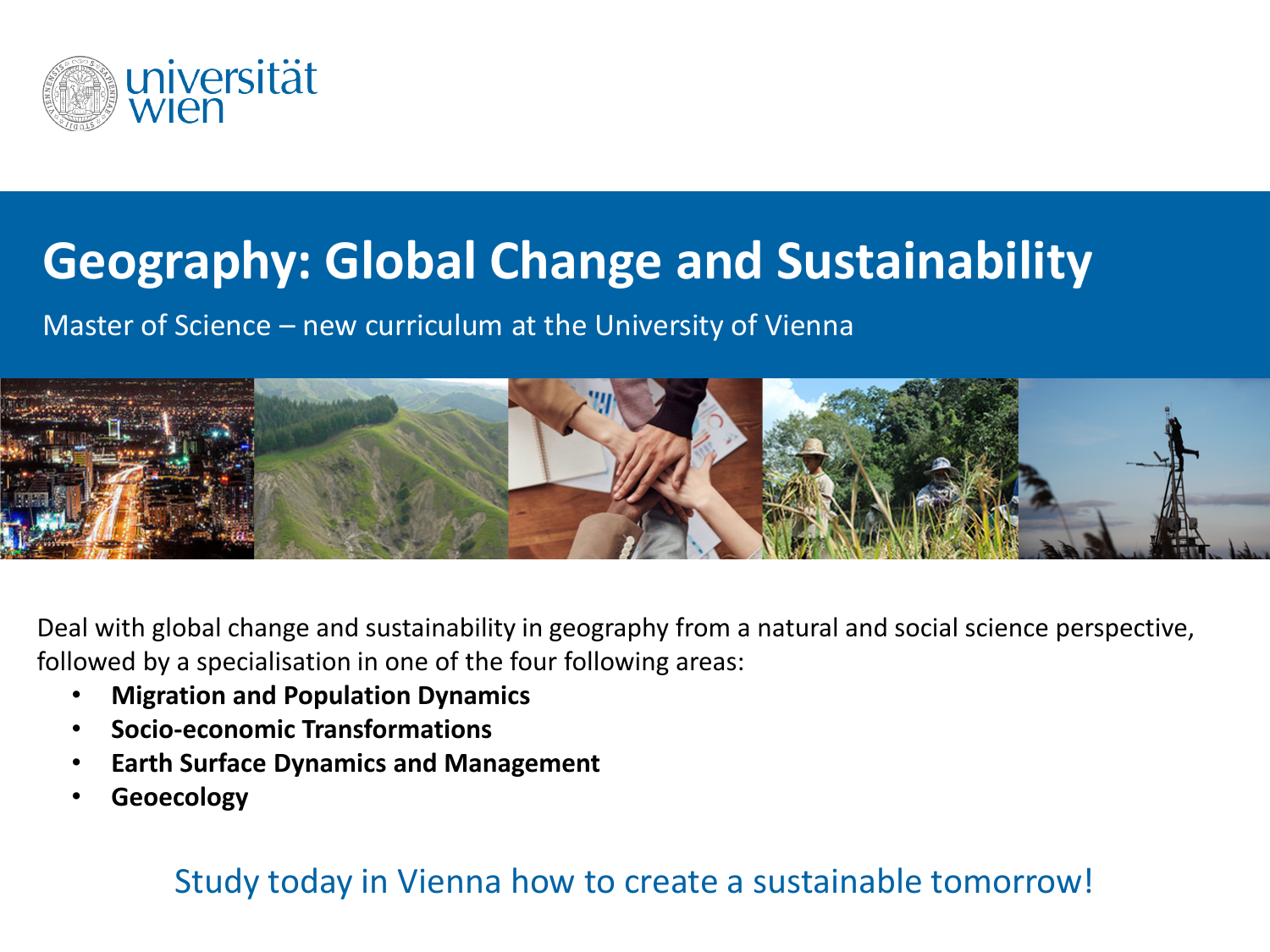

## **What are we aiming for?**

• Graduates are able to identify challenges and complex problems in geography from a **natural and social science perspective** in the context of global change and the sustainability debate as well as to develop evidence-based solutions



• **International perspective** on current theory-based geographical research on the causes and consequences of global change, social and environmental challenges in the context of sustainability and related fields of practice

- Emphasis on **scale-dependent, spatio-temporal approaches** to the dynamics of global change and sustainability
- Balance between **thematic specialisation** and embedding in a holistic context
- Interdisciplinary **research as well as training** of methodological and technical skills